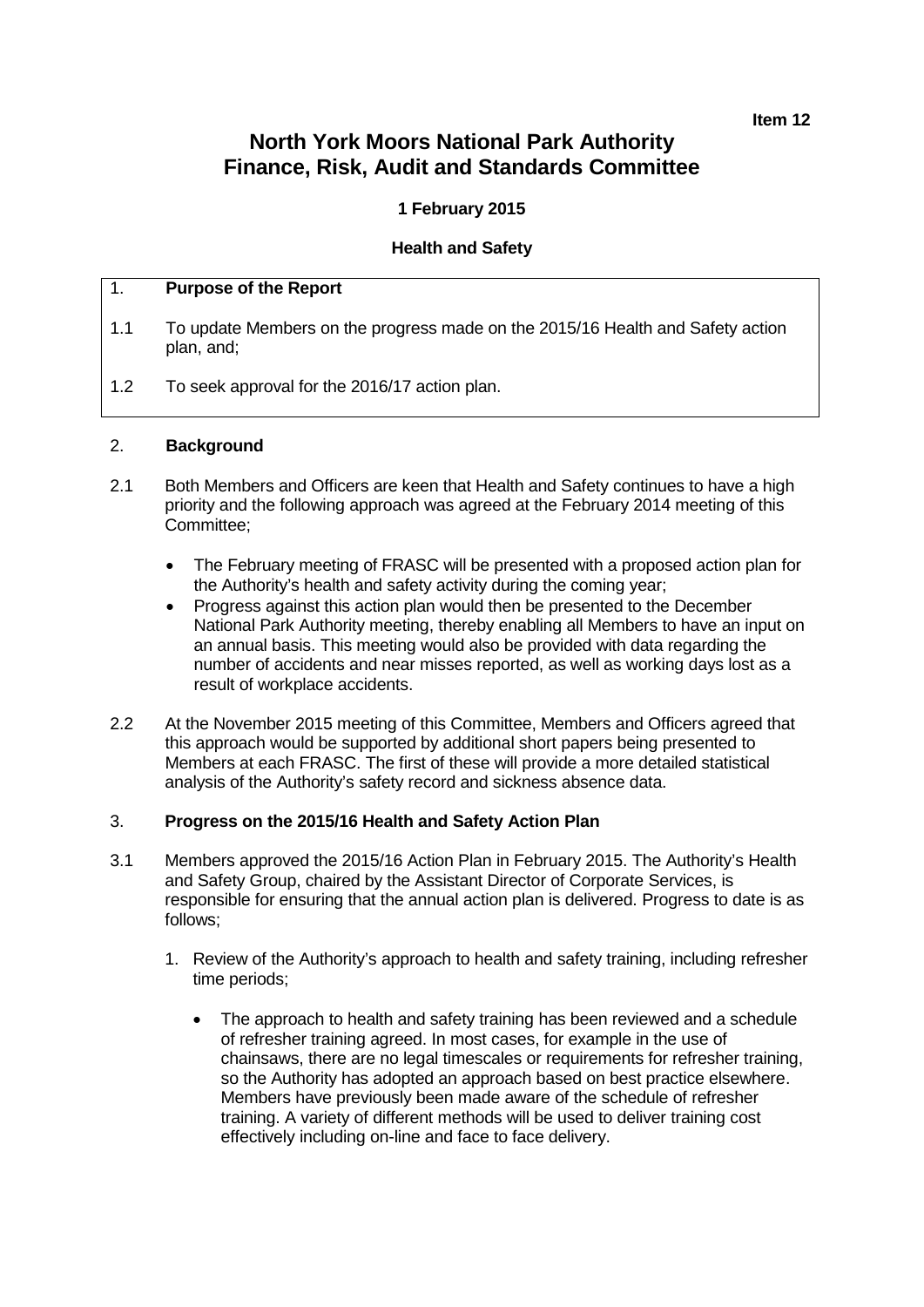- 2. Thorough review of the processes in place for the control of substances hazardous to health;
	- The Ranger service has fully reviewed all of the substances held in stores at the Authority's sites. This has resulted in the disposal of substances no longer required. Safety data sheets have been updated for all substances held.
	- A training session with regard to CoSHH was delivered to the Ranger team in late October by NYCC as part of the 2015/16 service level agreement. This was well received and has resulted in a number of other relatively minor CoSHH related action points which are currently being addressed.
- 3. Full implementation of the action plan resulting from the ATV accident;
	- The Director of Park Services has met regularly with the Chief Executive to update him on progress being made. All action points (reported previously to Members) have been completed.
- 4. Development of a plan to ensure better reporting of 'near misses';
	- A number of reminders to report near misses have been sent out in staff bulletins and health and safety bulletins during the year. Directors have 'near misses' as a standing item on their team meeting agenda as does the Health and Safety Group. Every opportunity will continue to be taken to remind staff that reporting of these potential incidents can stop accidents happening.
- 5. Integration of Ranger and Volunteer service risk assessments to ensure a consistent approach;
	- Risk assessments are reviewed annually and this piece of work will be completed in the 2015/16 review. Progress on this will be confirmed at the meeting.
- 6. Consider the practicality and costs involved with developing IT based solutions to tracking lone workers;
	- There has been a trial using mobile phones which has not proved successful due to limited coverage. Officers are considering other options and a decision will be taken balancing the costs of a proposed system with the potential risks inherent in work that staff carry out. Current policies and practices are based on the assumption that mobile coverage will NOT be available.
- 7. Chief Executive and Directors to complete the Local Government Association's 'Health and Safety at Work - Effective Leadership' matrix to assess corporate performance;
	- This work was completed in January as part of a full and comprehensive discussion about health and safety matters. The Chief Executive and Directors were able to consider what further actions needed to be put in place to continue to actively manage health and safety at a corporate level. The key actions have been included in the 2016/17 Action Plan detailed in paragraph 4.1.
- 8. External audit of actions taken since the 2013 health and safety review;
	- Outcome of internal audit report and progress on associated actions reported to Members at FRASC in November. Overall a finding of Substantial Assurance was recorded. Our internal audit is externally provided.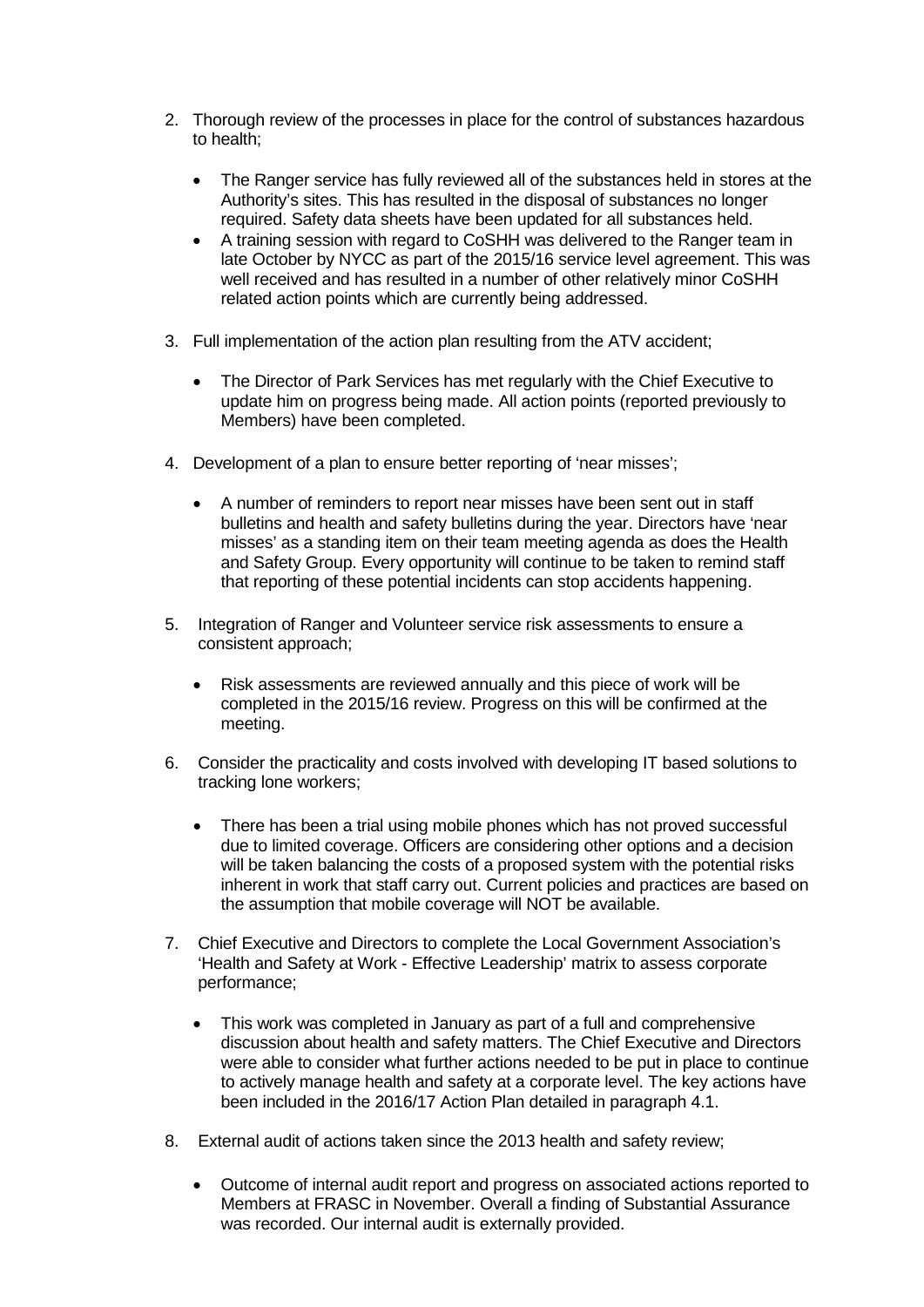- 9. Develop an effective way of using the information in the HSE's electronic bulletins to enhance staff understanding of wider health and safety issues.
	- The HSE's electronic bulletins are received regularly and relevant items circulated to the Health and Safety Group. Where there are examples that are relevant to our work, they are shared more widely.
- 3.2 In addition to the above actions, a number of training sessions have taken place led by Dominic Passman who leads on providing the Health and Safety service level agreement held with NYCC. He also facilitated the Chief Executive/Directors discussion regarding the LGA's Health and Safety at Work - Effective Leadership matrix.
- 3.3 The strategic overview that Members need to take with regard to Health and Safety matters was included as part of the Members' training session in October 2015. The presentation (available on the Members' extranet) was based on work done by the Institute of Occupational Safety Health specifically for elected Members of local Authorities to provide guidance on how to get health and safety right.

# 4. **2016/17 Action Plan**

- 4.1 At the December NPA, Members agreed with Officers' initial thoughts regarding the draft action plan for 2016/17. This has now been expanded and the proposed plan is detailed below;
	- A staff survey investigating attitudes to health and safety to be conducted this will be based on a survey developed by the Forestry Commission;
	- Validate the effectiveness of health and safety arrangements resulting from the delivery of the Volunteer Strategy;
	- Implement follow-up actions resulting from the investigation into the accident at Hutton le Hole car park on 27 October;
	- Invite the SLA provider to visit an ongoing bridge construction to give an independent view on the safety issues relating to these complex pieces of work;
	- Review induction processes to ensure that all new staff receive timely and proportionate health and safety training;
	- Introduce targets for each Director to ensure that their Department carries out a specific number of spot checks on both contractors and staff working methods – the aim of this is to both support good working practices and to weed out any bad ones.
	- The Health and Safety Group to recommend to the Chief Executive how the proper and effective consideration of health and safety matters might be better incorporated into formal reports and policy development
- 4.2 The plan provides a mix of developing initiatives already taken this year, looking at other practical day to day issues and seeking to use external advice effectively as well as taking a corporate view. Members' opinions on these or any other items they feel should be included are very welcome.
- 4.3 Officers are particularly keen to ensure that the various volunteering groups that are expected to be working within the Park during 2016/17 have had the arrangements for their health and safety properly considered and dealt with before the new arrangements come into operation. For example, it is expected that voluntary and community groups will be undertaking work more independently than previously on tasks which the NPA has suggested. Officers are keen to ensure that the Authority doesn't by default become responsible for the health and safety of individuals over which it cannot be reasonably expected to have control. A range of actions will be taken, but Officers felt it appropriate to give Members an example.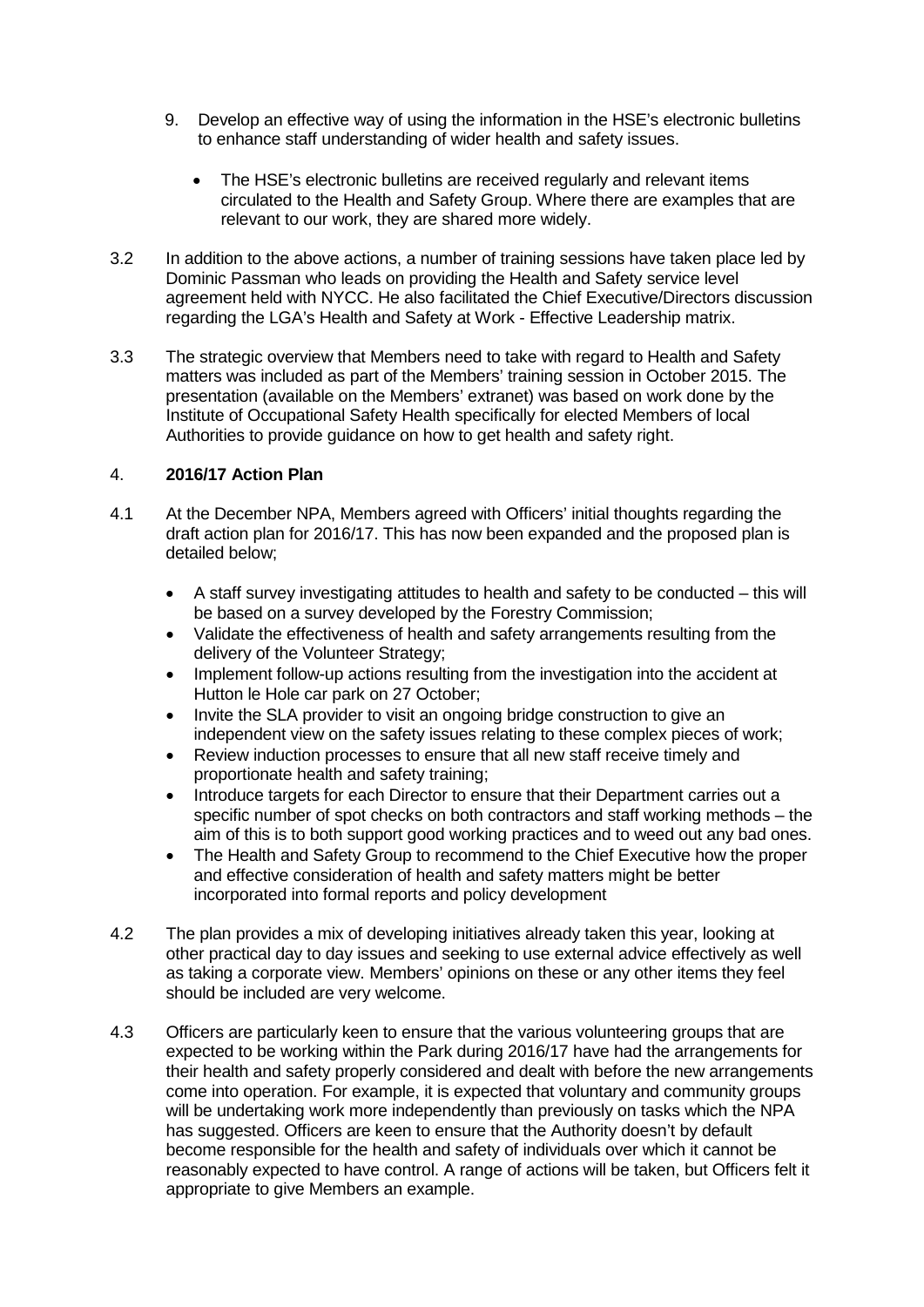- 4.4 A group wants to undertake brushcutting and strimming work the Authority's staff were asked to provide training in using the equipment. Officers were concerned that this could create the attitude that the NPA was taking responsibility for the overall H&S of the group which it is not in a position to do. In the event of an accident moreover, the standard of training would come under scrutiny. Officers therefore took the view that it would be a more prudent approach (and a better use of Officers' time) to offer to pay for the individuals to be professionally trained elsewhere. Otherwise, however, officers are intending to move forward with such projects on the basis that our responsibilities towards self-organised, associate volunteer, groups working at the behest/suggestion of the NPA are similar to those it has to contractors (for example, there will be a written agreement setting out responsibilities for insurance and health and safety etc. and officers will ask for H&S plans and carry out a level of spot check but are not supervising the tasks). This is clearly a different level of responsibility to that owed to volunteer groups organised by the NPA directly.
- 4.5 The responsibility for implementing the action plan rests with the Assistant Director of Corporate Services and the Health and Safety Group.

## 5 **Update regarding Accident at Hutton le Hole Car Park on 27 October 2015**

- 5.1 Members were made aware of the detail of this accident at the December NPA meeting. At the time of writing this report, the member of staff involved has not returned to work. His broken arm is healing, however, and he is expected at work in the near future.
- 5.2 Officers gathered initial information about the accident and reported it to the HSE. This was required under RIDDOR 2013 due to the potential length of sickness absence and the arm fracture. The HSE has acknowledged the accident report in early November, but no further action has been taken.
- 5.3 At the Car Park Wardens meeting on 24 November the issues raised by this incident were thoroughly discussed. There was also debate about trying to identify jobs which Car Park Wardens can complete and those which they can't do, whilst still encouraging individual initiative. It was concluded that their while their core roles are similar, the location and use made of the different car parks are so varied that it would be unduly onerous and operationally inefficient to list jobs in this way. It was agreed that it would be better to be more specific about the principles of how they work i.e. keep up close liaison with the Rangers on all aspects of Car Park Warden work, always obtain their agreement prior to undertaking work and never undertaking any work on site for which they have not been supplied the necessary equipment or materials. These principles have been confirmed in writing to each individual.

## 6. **Financial and Staffing Implications**

6.1 It is anticipated that any additional expenditure that is incurred as a result of this report will be minor and absorbed within existing budgets. Reductions in budgets are not preventing the provision of appropriate Health and Safety training or personal protective equipment.

# 7. **Contribution to National Park Management Plan**

7.1 A robust and proportionate method of dealing with health and safety will ensure that staff can be assured that their working environment is well managed and safe, maximising the time available to be spent of delivering the Management Plan targets.